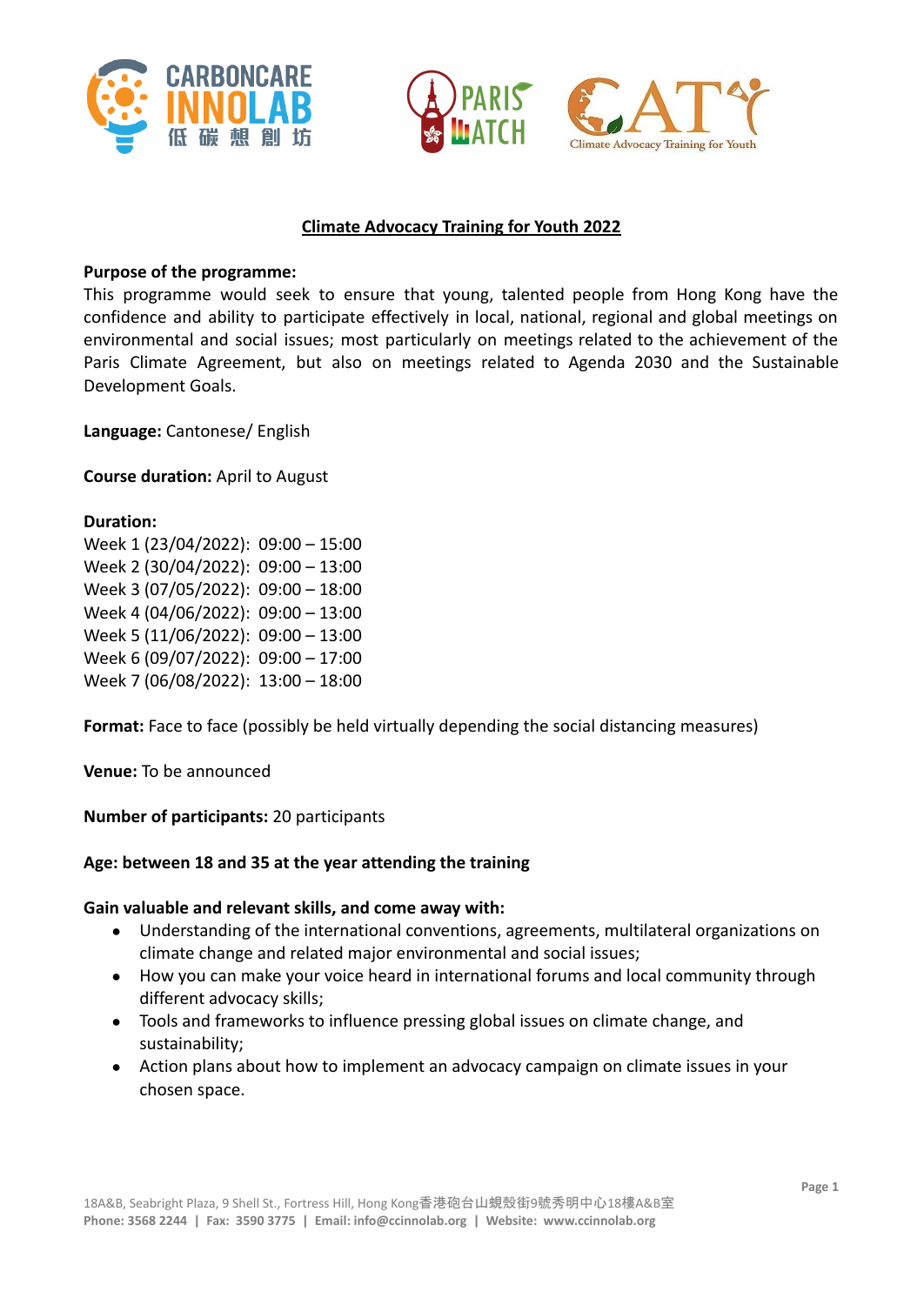





## **Module 1: Introduction of Climate Advocacy**

Date: 23 April, 2022 (Sat) Time: 09:00 – 15:00 Format: Zoom

- Objectives of the programme
- Ice-breaking through Climate Fresk game
- The definition of climate advocacy and the local and international cases

## **Module 2: Climate Change and International Climate Movement**

Date: 30 April, 2022 (Sat) Time: 09:00 – 13:00 Format: Zoom

- Structure of UNFCCC and relation to UNEP and other multilateral environmental bodies
- The development of international organizations and agreements on environmental and social issues.
- The significance of the Paris Climate Agreement and Glasgow Climate Pact
- The different actors and stakeholders involved in international climate issues and how their interrelationships
- Climate talks: how they work, what the terminology means and what to expect at COP27
- How the UN views the role of youth in climate change action
- The roles of youth in international events and what action they can take

#### **Module 3: Local Youth Climate Movement and Climate Advocacy Campaign**

Date: 7 May, 2022 (Sat) Time: 09:00 – 18:00 Format: Face to face Venue: TBC

- Project brainstorm and discussion
- The role of youth in local climate movement
- How a public opinion research helps to conduct a climate advocacy campaign
- Workshop: How to set objective questions for public opinion research
- How to plan a public opinion research and press conference in an advocacy campaign
- **Mentor pairing**

#### **Module 4: Advocacy Skills: Persuasive Speech**

Date: 4 June, 2022 (Sat) Time: 09:00 – 13:00 Format: Face to face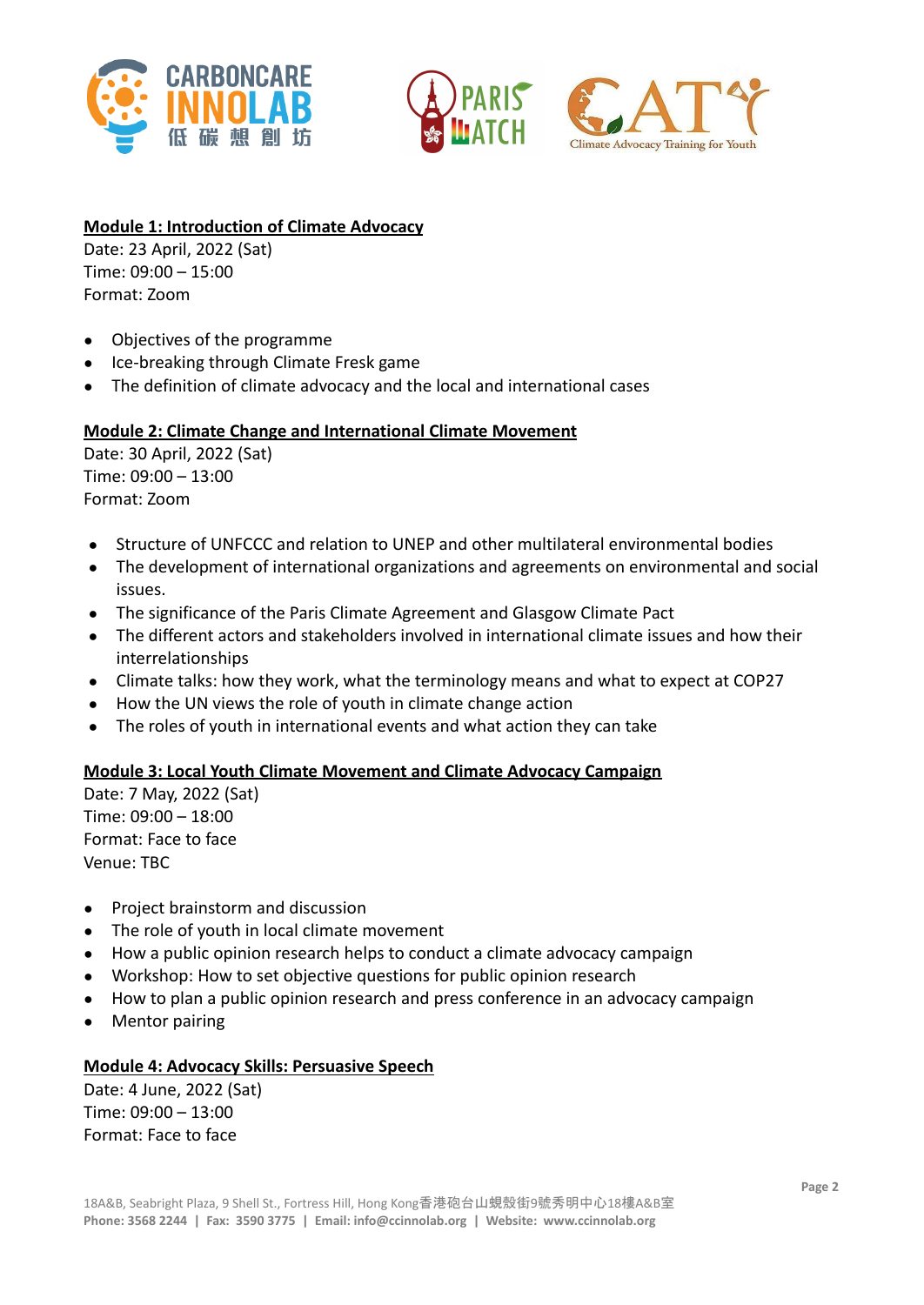





#### Venue: TBC

- Target audience, messages and styles of persuasive speech
- How to plan, frame and deliver an advocacy campaign through a persuasive speech
- Workshop: How to be a great speaker of persuasive speech

## **Module 5: Advocacy Skills: Media and Communication**

Date: 11 June, 2022 (Sat) Time: 09:00 – 13:00 Format: Face to face Venue: TBC

- Target audience, message and forms of media and communication
- How to deliver the messages of a climate advocacy campaign
- Workshop: How to plan, frame and deliver an advocacy campaign through media and communication

### **Module 6: Climate Negotiation: COP Simulation**

Date: 9 July, 2022 (Sat) Time: 09:00 – 17:00 Format: Face to face Venue: TBC

- How climate negotiation works at climate change conventions
- How to keep the target of 1.5 degrees Celsius alive
- The dynamic between countries at climate change conventions
- The roles of energy sector, environmental non-profit organizations and business sector at climate change conventions
- Youth roles at COP

## **Break after module 6 for finishing community climate advocacy project**

#### **Module 7: Community Project Presentation and Graduation Ceremony**

Date: 6 August, 2022 (Sat) Time: 13:00 – 18:00 Format: Face to face Venue: TBC

- Presentation of the community climate advocacy project
- Future climate movement of the students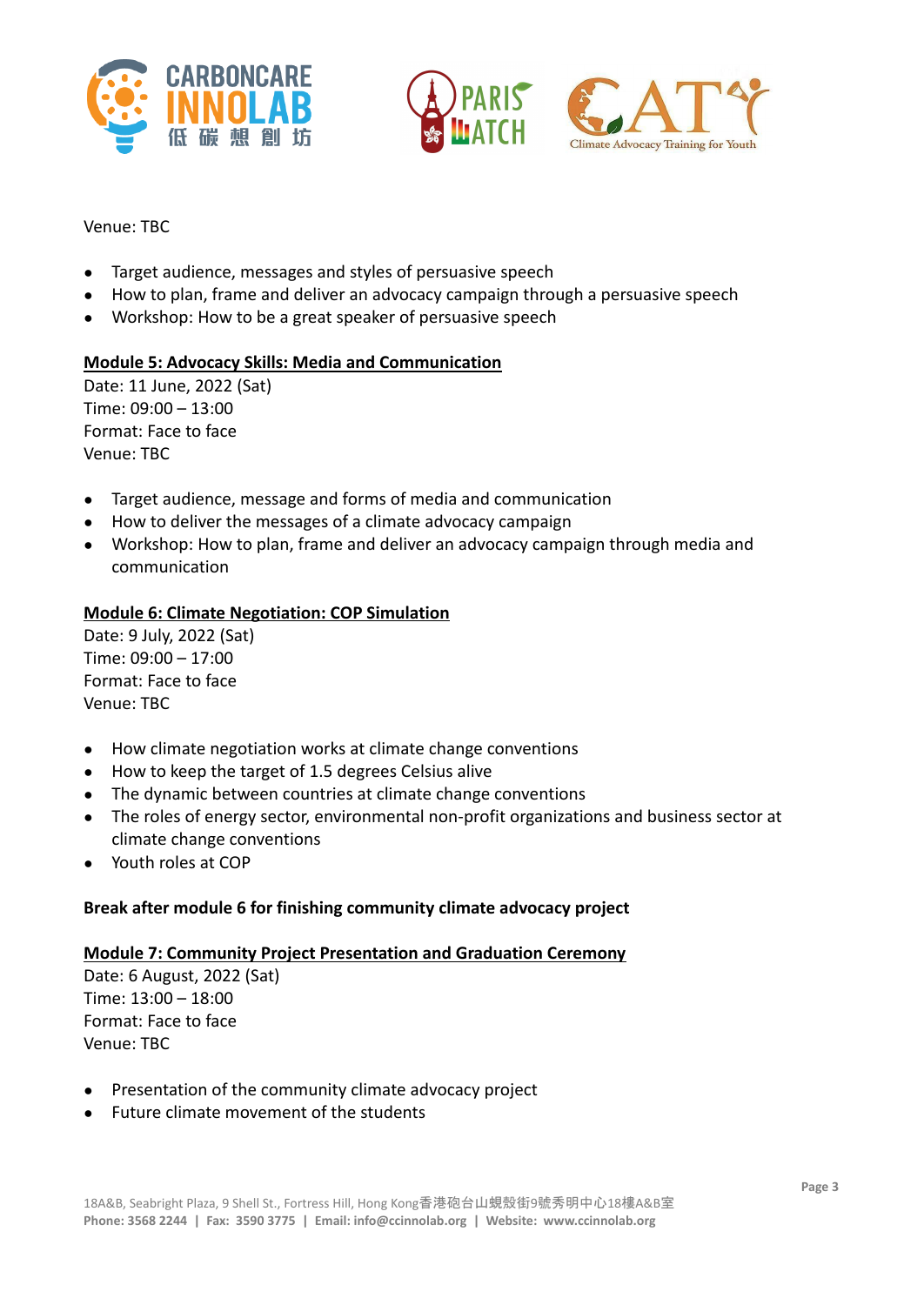





### **\*Marking scheme:**

20% attendance and participations 40% performance in the workshops 40% community project presentation

Certificates of Participation will be awarded to the students subject to 80% of participation of all modules.

\*Marking scheme will be used to select students to participate in international climate summits in 2022, like COP27, Youth4Climate or UN Asia-Pacific Climate Week

# **Application Procedures**

# **Eligibility**

- Will be aged between 18 and 35 on the date that you attend the training
- Hong Kong permanent identity card holder
- Equipped with language, communication, problem-solving and leadership skills

# **Who should apply?**

- Can commit to our Climate Advocacy Training for Youth Programme for around 5 months
- Want to advocate your own climate actions but not sure how to start with
- Show Enthusiasm in climate change, environmental and social justice issues
- Passionate about making a positive difference to a sustainable city
- Want to be the driving force behind local and international climate issues
- Committed to serving the Hong Kong community, preferably with commendable experience in volunteer or community service

## **How to apply?**

Fill in the [online application form](https://forms.gle/hMPaHs39HcvYDXweA) and submit all supporting documents on or before 20 March 2022 (Sunday) to Blaire Ho: [blaire.ho@ccinnolab.org](mailto:blaire.ho@ccinnolab.org), with a title of [CATY 2022 Your full name].

## Documents included:

- A curriculum vitae
- Copies of certificates of academic/ professional qualifications
- Official transcripts and grading schemes of all tertiary level studies
- A photocopy of Hong Kong Identity Card
- Submit a 200-500 words of personal statement in Chinese to introduce yourself and your expectation for this programme and;